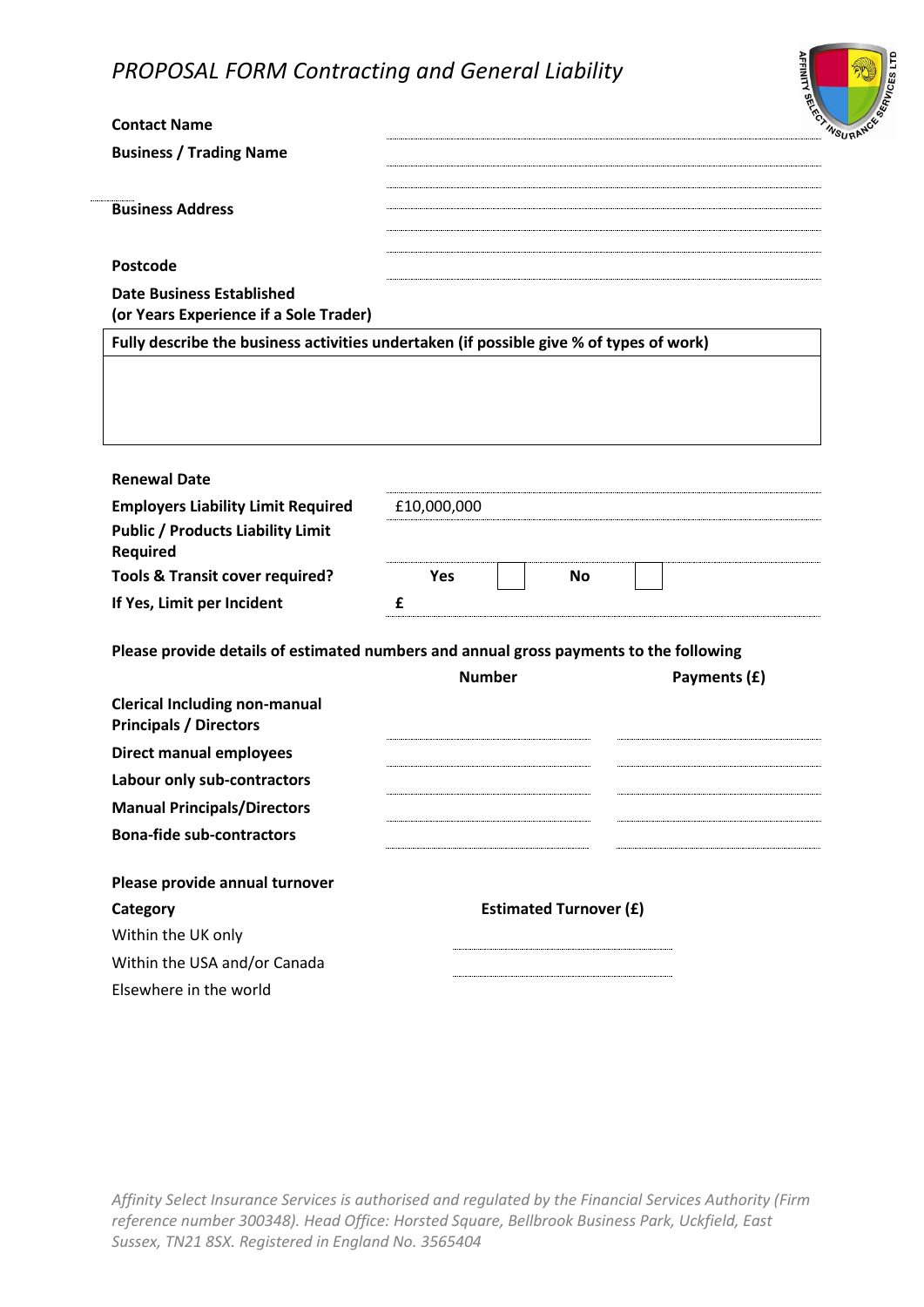

| Do you carry out any work involving the use of heat away from<br>Yes<br>your premises?                                                                                                                                                                                                                                                                                   |     | No        |      |
|--------------------------------------------------------------------------------------------------------------------------------------------------------------------------------------------------------------------------------------------------------------------------------------------------------------------------------------------------------------------------|-----|-----------|------|
| If Yes, clarify type (e.g. soldering, hot air, guns, blow lamps, welding or flame cutting equipment)                                                                                                                                                                                                                                                                     |     |           |      |
|                                                                                                                                                                                                                                                                                                                                                                          |     |           |      |
| What percentage of your overall work away does heat work represent?                                                                                                                                                                                                                                                                                                      |     |           | %    |
| Please state the maximum height in metres worked at:                                                                                                                                                                                                                                                                                                                     |     |           | m    |
| Please state the maximum depth in metres worked at:                                                                                                                                                                                                                                                                                                                      |     |           | m    |
| Is any work undertaken outside the UK?<br><b>Yes</b>                                                                                                                                                                                                                                                                                                                     |     | <b>No</b> |      |
| If Yes, please state                                                                                                                                                                                                                                                                                                                                                     |     |           |      |
| Where work is undertaken:                                                                                                                                                                                                                                                                                                                                                |     |           |      |
|                                                                                                                                                                                                                                                                                                                                                                          |     |           |      |
| % of turnover relating to this work                                                                                                                                                                                                                                                                                                                                      |     |           | $\%$ |
| Are foreign nationals employed?<br><b>Yes</b>                                                                                                                                                                                                                                                                                                                            |     | No        |      |
| Is work undertaken:                                                                                                                                                                                                                                                                                                                                                      |     |           |      |
| Using or handling of substances/goods known to be hazardous to health?<br>(including but not limited to asbestos, explosives, gases, chemicals, radioactive                                                                                                                                                                                                              | Yes |           | No   |
| substances)<br>At any hazardous locations?<br>(hazardous locations are defined as docks, harbours, railways, watercraft,<br>offshore gas or oil installations, chemical/petrochemical works, oil/gas<br>refineries, aircraft/airports or airfields, power stations, nuclear power stations,<br>nuclear processing installations, towers, steeples, chimney shafts, blast |     |           |      |
| furnaces, viaducts, bridges, flyovers, dams, motorways, quarries, mines or<br>collieries)                                                                                                                                                                                                                                                                                | Yes |           | No   |
| At noise levels exceeding 85 db?                                                                                                                                                                                                                                                                                                                                         | Yes |           | No   |
| By direct employees or labour only sub-contractors involving the erection of<br>scaffolding or roofing work?<br>If Yes to any of the above provide full details                                                                                                                                                                                                          | Yes |           | No   |
|                                                                                                                                                                                                                                                                                                                                                                          |     |           |      |

*Affinity Select Insurance Services is authorised and regulated by the Financial Services Authority (Firm reference number 300348). Head Office: Horsted Square, Bellbrook Business Park, Uckfield, East Sussex, TN21 8SX. Registered in England No. 3565404*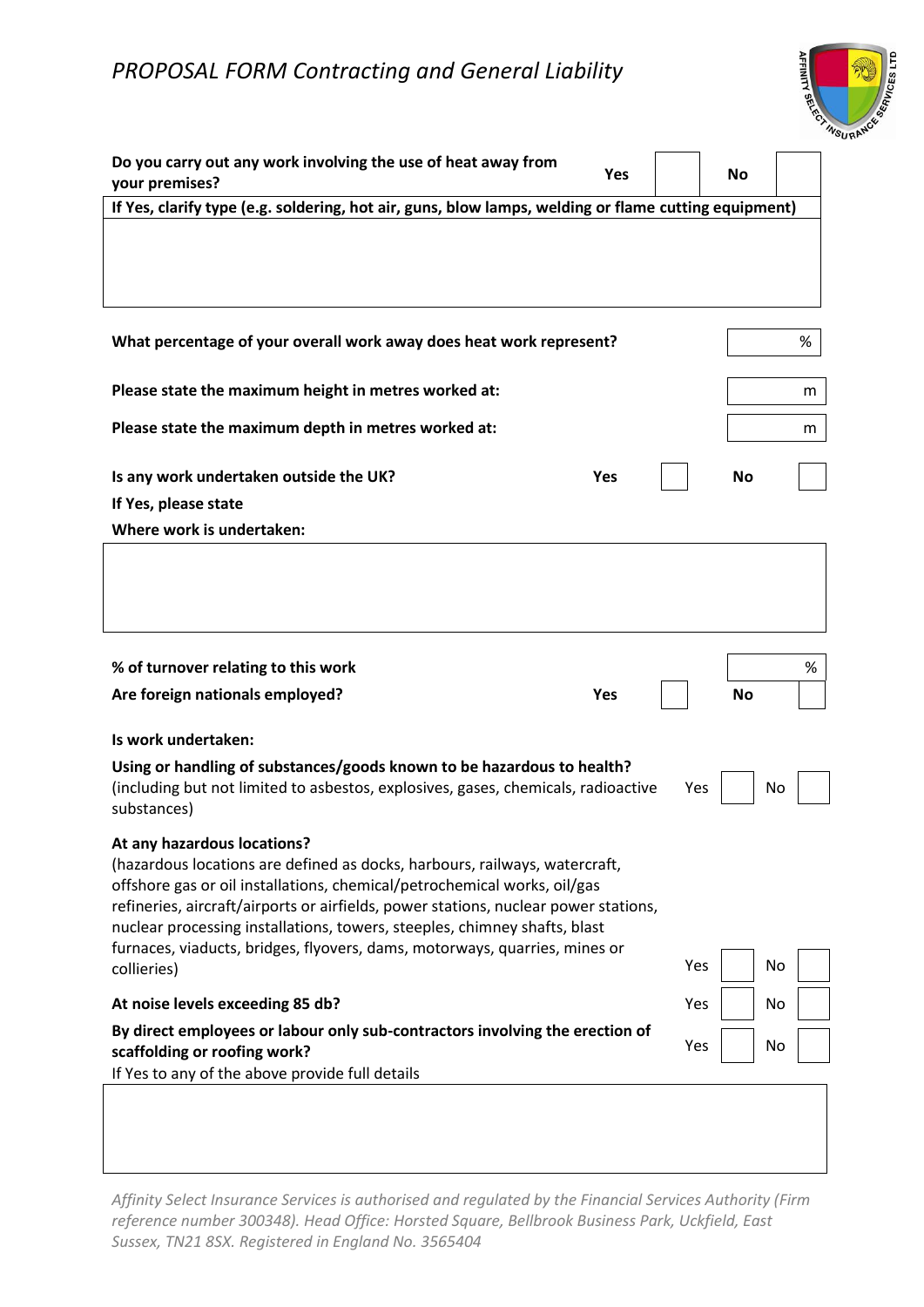| <b>REGISTRADE CRIPPS AND REGISTER</b> |
|---------------------------------------|
|                                       |

| Do you have a Health & Safety policy statement that is reviewed annually?      | Yes $\vert$ $\vert$ No |  |
|--------------------------------------------------------------------------------|------------------------|--|
| If Yes, is it distributed to each employee and/or sub-contractor?              | Yes   No               |  |
| If applicable do you check that bona-fide sub-contractors carry the same level |                        |  |

of Employers, Public and Products Liability cover as yourselves? The Moston Messon Messon No. 1996

Have you or any Principals or Directors in the business or any company in which you or such Principal or Director have or had an interest:

| Ever had a proposal refused or declined or had an insurance cancelled, renewal<br>refused or had special terms imposed? | Yes | No |  |
|-------------------------------------------------------------------------------------------------------------------------|-----|----|--|
| Any convictions or criminal offences or prosecutions pending other than<br>motoring offences?                           | Yes | No |  |
| Ever been declared bankrupt, the subject of bankruptcy proceedings,<br>insolvency, winding up?                          | Yes | No |  |
| Ever been prosecuted or awaiting intended prosecution under any Health &<br>Safety Work Act?                            | Yes | No |  |
| If Yes, provide details                                                                                                 |     |    |  |
|                                                                                                                         |     |    |  |

Have you or any Principals or Directors in the business or any previous company in which you were involved suffered any liability or tools & transit company in which you were involved samered any hability or tools a transit<br>claim, loss or incident during the last 5 years whether insured or not? If yes, provide details below:

| ١Ç | No |  |
|----|----|--|
|    |    |  |

| ii yes, provide actually below.                               |                 |         |                                         |                                 |
|---------------------------------------------------------------|-----------------|---------|-----------------------------------------|---------------------------------|
| Cover<br>(Public Liability<br><b>Employers Liability Etc)</b> | Date of<br>Loss | Details | Settled<br>Claims<br><b>Amount Paid</b> | O/S claims<br>estimated<br>cost |
|                                                               |                 |         |                                         |                                 |
|                                                               |                 |         |                                         |                                 |